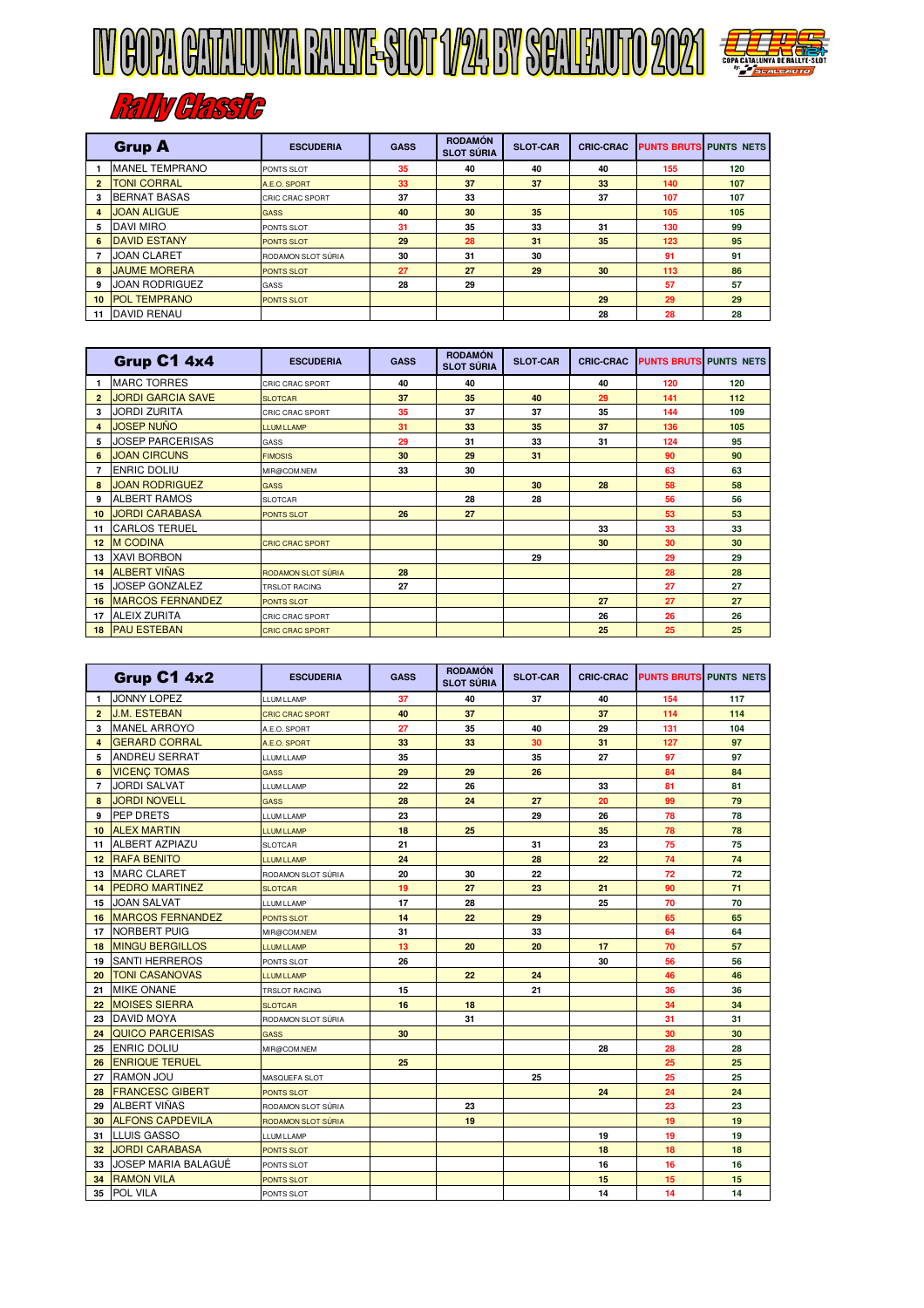| <b>Grup C2</b>         | <b>ESCUDERIA</b> | <b>GASS</b> | <b>RODAMÓN</b><br><b>SLOT SÚRIA</b> | <b>SLOT-CAR</b> | <b>CRIC-CRAC</b> |     | <b>PUNTS BRUTS PUNTS NETS</b> |
|------------------------|------------------|-------------|-------------------------------------|-----------------|------------------|-----|-------------------------------|
| <b>ICARLOS TERUEL</b>  |                  | 40          | 40                                  | 40              |                  | 120 | 120                           |
| <b>ICARLES PERELLO</b> | A.E.O. SPORT     | 37          | 37                                  | 37              |                  | 111 | 11 <sup>1</sup>               |

## **Railly MrcMT**

|                  | <b>Grup WRC</b>        | <b>ESCUDERIA</b>         | A.E.O. SPORT | <b>PONTS SLOT</b> | <b>CERDANYOLA</b><br><b>SLOT</b> | <b>LLUM LLAMP</b> | <b>CM LES</b><br><b>FRANQUESES</b> | <b>PUNTS BRUTS PUNTS NETS</b> |     |
|------------------|------------------------|--------------------------|--------------|-------------------|----------------------------------|-------------------|------------------------------------|-------------------------------|-----|
|                  | <b>JOSEP NUÑO</b>      | <b>LLUM LLAMP</b>        | 40           |                   | 40                               | 40                | 37                                 | 157                           | 157 |
| $\overline{2}$   | <b>ALBERT BASI</b>     | <b>CS LES FRANQUESES</b> | 35           |                   | 33                               | 35                | 35                                 | 138                           | 138 |
| 3                | <b>CARLES TERUEL</b>   | <b>RPM SLOT SALT</b>     | 33           | 37                | 30                               | 31                | 30                                 | 161                           | 131 |
| 4                | <b>ALEX MARTIN</b>     | <b>ITUMITAMP</b>         | 31           | 30                | 29                               | 27                | 29                                 | 146                           | 120 |
| 5                | <b>ENRIC TERUEL</b>    | <b>RPM SLOT SALT</b>     | 30           | 31                | 28                               | 30                | 28                                 | 147                           | 119 |
| 6                | <b>RAUL DOMINGUEZ</b>  | <b>CERDANYOLA SLOT</b>   |              | 35                | 26                               | 28                | 27                                 | 116                           | 116 |
| 7                | <b>JORDI ZURITA</b>    | <b>CRIC CRAC SPORT</b>   |              | 40                | 37                               | 37                |                                    | 114                           | 114 |
| 8                | <b>MINGO BERGILLOS</b> | <b>ITUMITAMP</b>         | 26           | 28                | 26                               | 23                | 24                                 | 127                           | 104 |
| 9                | DAVID MIRO             | PONTS SLOT               | 25           | 29                |                                  | 24                | 23                                 | 101                           | 101 |
| 10 <sup>10</sup> | <b>RAFA BENITO</b>     | <b>LLUM LLAMP</b>        | 28           |                   |                                  | 25                | 25                                 | 78                            | 78  |
| 11               | <b>ARTURO JURADO</b>   | <b>CERDANYOLA SLOT</b>   |              |                   | 35                               | 29                |                                    | 64                            | 64  |
| 12               | <b>ENRIC DOLIU</b>     | MIR@COM.NEM              |              |                   |                                  | 33                | 31                                 | 64                            | 64  |
| 13               | <b>ALEX PORQUERES</b>  | <b>RPM SLOT SALT</b>     | 29           |                   |                                  |                   | 33                                 | 62                            | 62  |
| 14               | <b>MOISES NOVELL</b>   |                          |              |                   | 27                               |                   | 26                                 | 53                            | 53  |
| 15               | <b>LLORENC MARTI</b>   | <b>ITUM LLAMP</b>        |              |                   |                                  |                   | 40                                 | 40                            | 40  |
| 16               | QUICO PARCERISAS       | <b>GASS</b>              | 37           |                   |                                  |                   |                                    | 37                            | 37  |
| 17               | <b>XAVI BORBON</b>     |                          |              | 33                |                                  |                   |                                    | 33                            | 33  |
| 18               | <b>JORDI NAHARRO</b>   | <b>CERDANYOLA SLOT</b>   |              |                   | 31                               |                   |                                    | 31                            | 31  |
| 19               | <b>JOSEP GONZALEZ</b>  | <b>TRSLOT RACING</b>     | 27           |                   |                                  |                   |                                    | 27                            | 27  |
| 20               | <b>ALBERT VIÑAS</b>    | RODAMON SLOT SÚRIA       |              | 27                |                                  |                   |                                    | 27                            | 27  |
| 21               | <b>JOAN CLARET</b>     | RODAMON SLOT SÚRIA       |              |                   |                                  | 26                |                                    | 26                            | 26  |
|                  | 22 MIKE ONANE          | <b>TRSLOT RACING</b>     | 24           |                   |                                  |                   |                                    | 24                            | 24  |

|                 | <b>Grup WRC-H</b>         | <b>ESCUDERIA</b>       | A.E.O. SPORT | <b>PONTS SLOT</b> | <b>CERDANYOLA</b><br><b>SLOT</b> | <b>LLUM LLAMP</b> | <b>CM LES</b><br><b>FRANQUESES</b> | <b>PUNTS BRUTS PUNTS NETS</b> |     |
|-----------------|---------------------------|------------------------|--------------|-------------------|----------------------------------|-------------------|------------------------------------|-------------------------------|-----|
|                 | <b>JORDI GARCIA SAVE</b>  | <b>SLOTCAR</b>         | 37           | 40                | 40                               | 40                | 40                                 | 197                           | 160 |
| $\mathbf{2}$    | <b>MANEL ARROYO</b>       | A.E.O. SPORT           | 35           | 37                | 35                               | 35                | 35                                 | 177                           | 142 |
| 3               | <b>VICENC TOMAS</b>       | GASS                   | 30           | 35                | 37                               | 31                | 30                                 | 163                           | 133 |
| 4               | <b>MARC TORRES</b>        | <b>CRIC CRAC SPORT</b> | 40           |                   | 29                               | 33                | 31                                 | 133                           | 133 |
| 5               | <b>JOSEP PARCERISAS</b>   | GASS                   | 31           | 31                | 31                               | 30                | 33                                 | 156                           | 126 |
| 6               | <b>ALBERT AZPIAZU</b>     | <b>SLOTCAR</b>         |              | 33                | 30                               | 28                | 25                                 | 116                           | 116 |
|                 | <b>DAVID ESTANY</b>       | PONTS SLOT             | 29           | 29                | 27                               | 26                | 28                                 | 139                           | 113 |
| 8               | <b>GERARD CORRAL</b>      | A.E.O. SPORT           | 33           |                   |                                  | 37                | 37                                 | 107                           | 107 |
| 9               | <b>MARCOS FERNANDEZ</b>   | PONTS SLOT             | 27           | 28                | 26                               |                   | 24                                 | 105                           | 105 |
| 10 <sup>1</sup> | <b>PEDRO MARTINEZ</b>     | <b>SLOTCAR</b>         | 28           |                   | 28                               | 24                | 23                                 | 103                           | 103 |
| 11              | <b>JAUME MORERA</b>       | PONTS SLOT             | 26           | 26                |                                  | 22                | 21                                 | 95                            | 95  |
| 12 <sup>2</sup> | <b>JOSE LUIS SANZ</b>     | SLOTCAR                |              |                   | 33                               | 29                | 29                                 | 91                            | 91  |
| 13              | <b>SANTI HERREROS</b>     | PONTS SLOT             |              | 30                |                                  | 27                | 26                                 | 83                            | 83  |
| 14              | <b>JOAN ALIGUE</b>        | <b>GASS</b>            |              | 27                |                                  | 25                |                                    | 52                            | 52  |
| 15              | <b>PEP DRETS</b>          | <b>LLUM LLAMP</b>      |              |                   |                                  | 21                | 27                                 | 48                            | 48  |
| 16              | <b>ANNA JUNCADELLA</b>    | <b>LLUM LLAMP</b>      |              |                   |                                  | 23                |                                    | 23                            | 23  |
|                 | 17 <b>ISERGIO ASENSIO</b> |                        |              |                   |                                  |                   | 22                                 | 22                            | 22  |

|                  | <b>SWRC</b> by Scaleauto | <b>ESCUDERIA</b>       | A.E.O. SPORT | <b>PONTS SLOT</b> | <b>CERDANYOLA</b><br><b>SLOT</b> | <b>LLUM LLAMP</b> | <b>CM LES</b><br><b>FRANQUESES</b> | <b>PUNTS BRUTS PUNTS NETS</b> |     |
|------------------|--------------------------|------------------------|--------------|-------------------|----------------------------------|-------------------|------------------------------------|-------------------------------|-----|
| $\mathbf{1}$     | <b>MANEL TEMPRANO</b>    | PONTS SLOT             | 33           | 40                | 40                               | 33                | 37                                 | 183                           | 150 |
| $\overline{2}$   | <b>JORDI NOVELL</b>      | <b>GASS</b>            | 37           | 22                | 30                               | 37                | 40                                 | 166                           | 144 |
| 3                | CARLES PERELLÓ           | A.E.O. SPORT           | 31           | 37                | 33                               | 40                | 31                                 | 172                           | 141 |
| 4                | <b>ALBERTO RAMOS</b>     | <b>SLOTCAR</b>         | 35           | 31                | 37                               | 30                | 33                                 | 166                           | 136 |
| 5                | <b>NORBERT PUIG</b>      | MIR@COM.NEM            | 40           |                   | 35                               | 31                | 29                                 | 135                           | 135 |
| 6                | <b>TONI CORRAL</b>       | A.E.O. SPORT           | 30           |                   | 29                               | 35                | 30                                 | 124                           | 124 |
| 7                | <b>PEP DRETS</b>         | <b>LLUM LLAMP</b>      | 29           | 30                | 27                               |                   |                                    | 86                            | 86  |
| 8                | <b>XAVI DIAZ</b>         | <b>CERDANYOLA SLOT</b> |              | 35                | 31                               |                   |                                    | 66                            | 66  |
| 9                | <b>MARC CLARET</b>       | RODAMON SLOT SÚRIA     |              | 29                |                                  | 29                |                                    | 58                            | 58  |
| 10 <sup>10</sup> | <b>ALEX PEDROSA</b>      |                        |              |                   |                                  |                   | 35                                 | 35                            | 35  |
| 11               | <b>BERNAT BASSAS</b>     | CRIC CRAC SPORT        |              | 33                |                                  |                   |                                    | 33                            | 33  |
| 12               | <b>DAVID MOYA</b>        | RODAMON SLOT SÚRIA     |              | 28                |                                  |                   |                                    | 28                            | 28  |
| 13               | <b>POL TEMPRANO</b>      | PONTS SLOT             |              |                   | 28                               |                   |                                    | 28                            | 28  |
| 14               | <b>JORDI GALCERAN</b>    | <b>OUTSIDERS</b>       |              |                   |                                  | 28                |                                    | 28                            | 28  |
| 15               | <b>DAVID RENAU</b>       |                        |              |                   |                                  |                   | 28                                 | 28                            | 28  |
| 16               | <b>J ANT PÉREZ</b>       |                        |              | 27                |                                  |                   |                                    | 27                            | 27  |
| 17               | <b>JOAN ALIGUÉ</b>       | <b>GASS</b>            |              |                   |                                  |                   | 27                                 | 27                            | 27  |
| 18               | <b>JORDI LLANES</b>      |                        |              | 26                |                                  |                   |                                    | 26                            | 26  |
| 19               | <b>LLUIS CAPSI</b>       | CM LES FRANQUESES      |              |                   |                                  |                   | 26                                 | 26                            | 26  |
| 20               | <b>JOAN CLARET</b>       | RODAMON SLOT SÚRIA     |              | 25                |                                  |                   |                                    | 25                            | 25  |
| 21               | <b>JORDI RICARD</b>      |                        |              |                   |                                  |                   | 25                                 | 25                            | 25  |
| 22               | <b>JOAN ALAY</b>         |                        |              | 24                |                                  |                   |                                    | 24                            | 24  |
| 23               | <b>PAU ESTEBAN</b>       | CRIC CRAC SPORT        |              |                   |                                  |                   | 24                                 | 24                            | 24  |
| 24               | <b>XAVI TOMAS</b>        |                        |              | 23                |                                  |                   |                                    | 23                            | 23  |
| 25               | <b>MARC LLANES</b>       |                        |              | 21                |                                  |                   |                                    | 21                            | 21  |